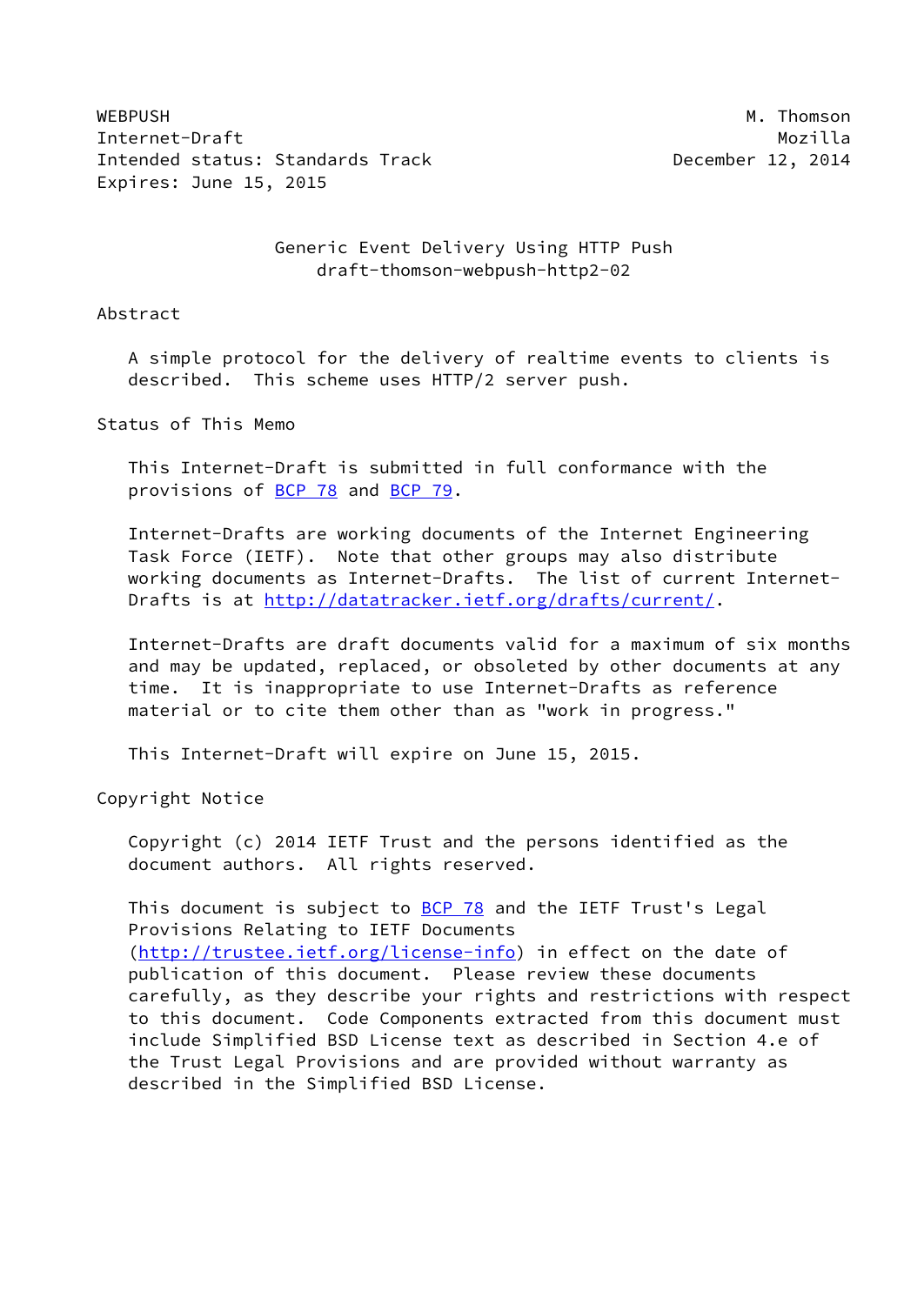<span id="page-1-1"></span>Internet-Draft HTTP Web Push December 2014

# Table of Contents

| 1.                                                                                                                                                                                                                                                                                                                                                                                                                                                                            | $\overline{2}$        |
|-------------------------------------------------------------------------------------------------------------------------------------------------------------------------------------------------------------------------------------------------------------------------------------------------------------------------------------------------------------------------------------------------------------------------------------------------------------------------------|-----------------------|
| $1.1.$ Conventions and Terminology                                                                                                                                                                                                                                                                                                                                                                                                                                            | $\overline{4}$        |
|                                                                                                                                                                                                                                                                                                                                                                                                                                                                               | $\overline{4}$        |
| 2.1.                                                                                                                                                                                                                                                                                                                                                                                                                                                                          | 6                     |
| 3.                                                                                                                                                                                                                                                                                                                                                                                                                                                                            | 6                     |
| $\overline{4}$ .                                                                                                                                                                                                                                                                                                                                                                                                                                                              | $\overline{1}$        |
| Requesting Push Message Delivery<br>$\overline{5}$ .                                                                                                                                                                                                                                                                                                                                                                                                                          | $\overline{1}$        |
| 6.                                                                                                                                                                                                                                                                                                                                                                                                                                                                            | $\underline{8}$       |
| Operational Considerations<br>7.                                                                                                                                                                                                                                                                                                                                                                                                                                              | $\overline{\partial}$ |
| 7.1.                                                                                                                                                                                                                                                                                                                                                                                                                                                                          | 9                     |
| Push Message Expiration<br>7.2.                                                                                                                                                                                                                                                                                                                                                                                                                                               | 10                    |
| Registration and Subscription Expiration $\dots \dots$<br>7.3.                                                                                                                                                                                                                                                                                                                                                                                                                | 10                    |
| Implications for Application Reliability $\dots \dots$<br>7.4.                                                                                                                                                                                                                                                                                                                                                                                                                | 11                    |
|                                                                                                                                                                                                                                                                                                                                                                                                                                                                               | 11                    |
| Confidentiality from Push Service Access<br>8.1.                                                                                                                                                                                                                                                                                                                                                                                                                              | 11                    |
| Privacy Considerations<br>8.2.                                                                                                                                                                                                                                                                                                                                                                                                                                                | 12                    |
| 8.3.                                                                                                                                                                                                                                                                                                                                                                                                                                                                          | 13                    |
| Denial of Service Considerations<br>8.4.                                                                                                                                                                                                                                                                                                                                                                                                                                      | 13                    |
| 8.5.                                                                                                                                                                                                                                                                                                                                                                                                                                                                          | 14                    |
|                                                                                                                                                                                                                                                                                                                                                                                                                                                                               | 14                    |
|                                                                                                                                                                                                                                                                                                                                                                                                                                                                               | 16                    |
|                                                                                                                                                                                                                                                                                                                                                                                                                                                                               | 16                    |
| $11.1$ . Normative References 16                                                                                                                                                                                                                                                                                                                                                                                                                                              |                       |
| Informative References<br>11.2.                                                                                                                                                                                                                                                                                                                                                                                                                                               | 17                    |
| Author's Address<br>$\mathbf{r}^{\prime}=\mathbf{r}^{\prime}=\mathbf{r}^{\prime}=\mathbf{r}^{\prime}=\mathbf{r}^{\prime}=\mathbf{r}^{\prime}=\mathbf{r}^{\prime}=\mathbf{r}^{\prime}=\mathbf{r}^{\prime}=\mathbf{r}^{\prime}=\mathbf{r}^{\prime}=\mathbf{r}^{\prime}=\mathbf{r}^{\prime}=\mathbf{r}^{\prime}=\mathbf{r}^{\prime}=\mathbf{r}^{\prime}=\mathbf{r}^{\prime}=\mathbf{r}^{\prime}=\mathbf{r}^{\prime}=\mathbf{r}^{\prime}=\mathbf{r}^{\prime}=\mathbf{r}^{\prime}$ | 17                    |

## <span id="page-1-0"></span>[1](#page-1-0). Introduction

 Mobile computing devices are increasingly relied upon for a great many applications. Mobile devices typically have limited power reserves, so finding more efficient ways to serve application requirements is an important part of any mobile platform.

 One significant contributor to power usage mobile devices is the radio. Radio communications consumes a significant portion of the energy budget on a wirelessly connected mobile device.

 Many applications require continuous access to network communications so that real-time events - such as incoming calls or messages - can be conveyed (or "pushed") to the user in a timely fashion. Uncoordinated use of persistent connections or sessions from multiple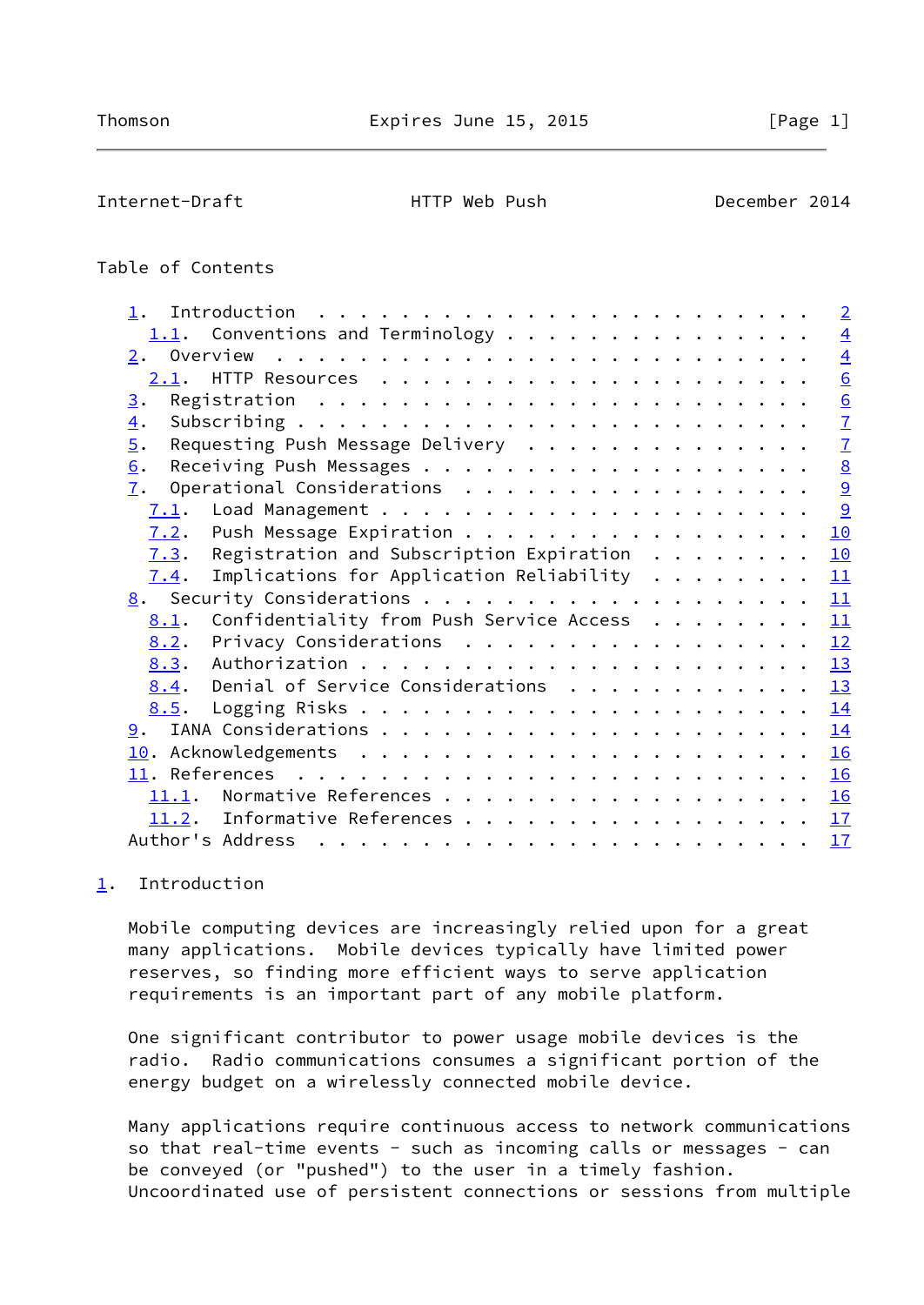applications can contribute to unnecessary use of the device radio, since each independent session independently incurs overheads. In particular, keep alive traffic used to ensure that middleboxes do not prematurely time out sessions, can result in significant waste.

Thomson **Expires June 15, 2015** [Page 2]

Internet-Draft HTTP Web Push December 2014

 Maintenance traffic tends to dominate over the long term, since events are relatively rare.

 Consolidating all real-time events into a single session ensures more efficient use of network and radio resources. A single service consolidates all events, distributing those events to applications as they arrive. This requires just one session, avoiding duplicated overhead costs.

The W3C Web Push API [\[API](#page-18-2)] describes an API that enables the use of a consolidated push service from web applications. This expands on that work by describing a protocol that can be used to:

o request the delivery of a push message to a user agent,

o register a new user agent,

o create new push message delivery subscriptions, and

o monitor for new push messages.

 This is intentionally split into these two categories because requesting the delivery of events is required for immediate use by the Web Push API. The registration, management and monitoring functions are currently fulfilled by proprietary protocols; these are adequate, but do not offer any of the advantages that standardization affords.

 The monitoring function described in this document is intended to be replaceable, enabling the use of monitoring schemes that are better optimized for the network environment and the user agent. For instance, using notification systems like the 3GPP Short Message Service (SMS) [IS.3GPP.23.040] can take advantage of the native paging capabilities of a cellular network, avoiding the ongoing maintainence cost of a persistent TCP connection.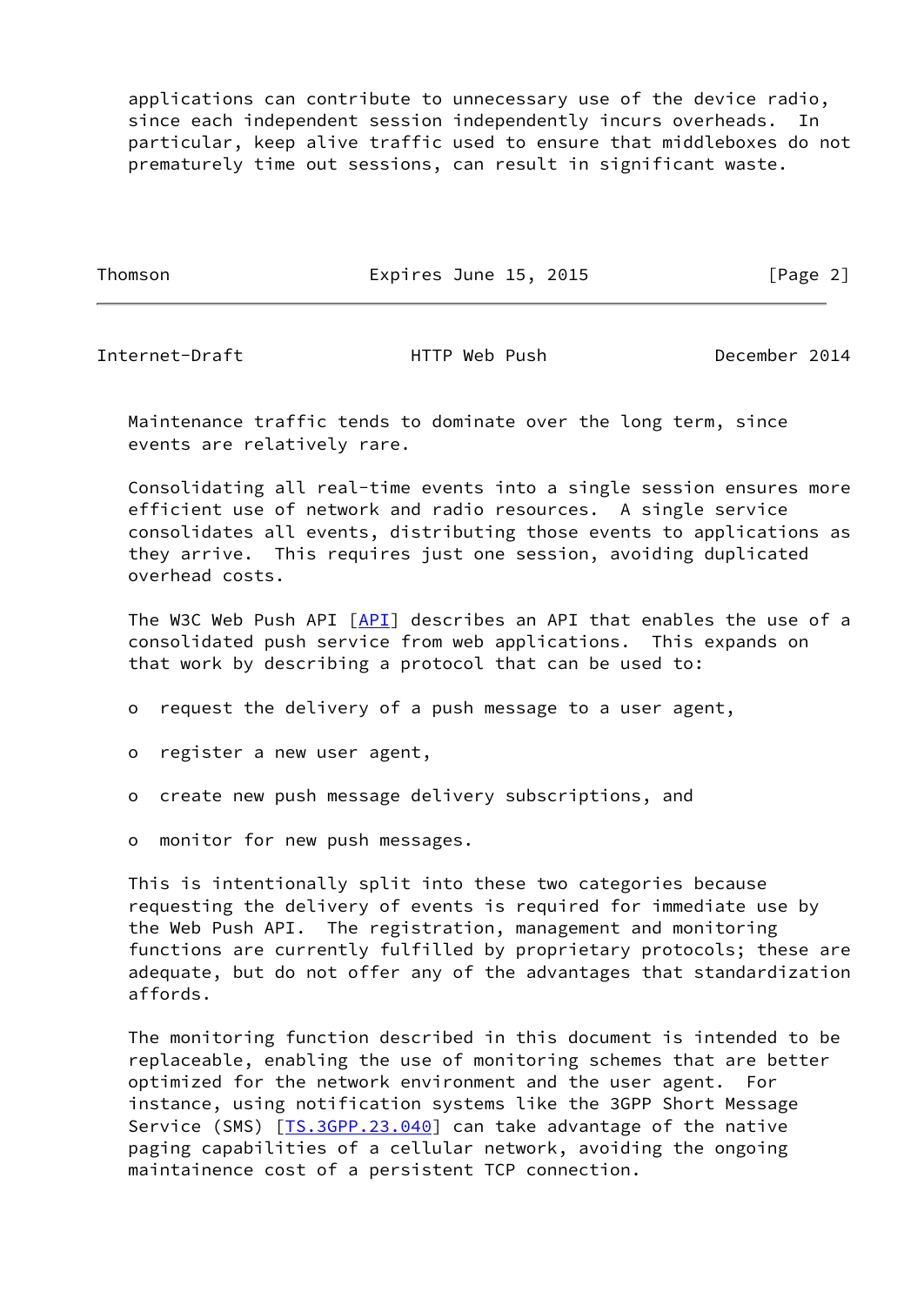This document intentionally does not describe how a push service is discovered. Discovery of push services is left for future efforts, if it turns out to be necessary at all. User agents are expected to be configured with a URL for a push service.

 Similarly, discovery of support for and negotiation of use of alternative monitoring schemes is left to documents that extend this basic protocol.

Thomson **Expires June 15, 2015** [Page 3]

<span id="page-3-1"></span>Internet-Draft **HTTP** Web Push December 2014

<span id="page-3-0"></span>[1.1](#page-3-0). Conventions and Terminology

 In cases where normative language needs to be emphasized, this document falls back on established shorthands for expressing interoperability requirements on implementations: the capitalized words "MUST", "MUST NOT", "SHOULD" and "MAY". The meaning of these is described in [\[RFC2119](https://datatracker.ietf.org/doc/pdf/rfc2119)].

This document defines the following terms:

- application: Both the sender and ultimate consumer of push messages. Many applications have components that are run on a user agent and other components that run on servers.
- application server: The component of an application that runs on a server and requests the delivery of a push message.
- push message: A message, sent from an application server to a user agent via a push service.

push service: A service that delivers push messages to user agents.

- registration: A session that is established between the user agent and the push service. A registation has any number of associated subscriptions.
- subscription: A message delivery context that is established between the user agent and the push service and shared with applications. All push messages are associated with a subscription.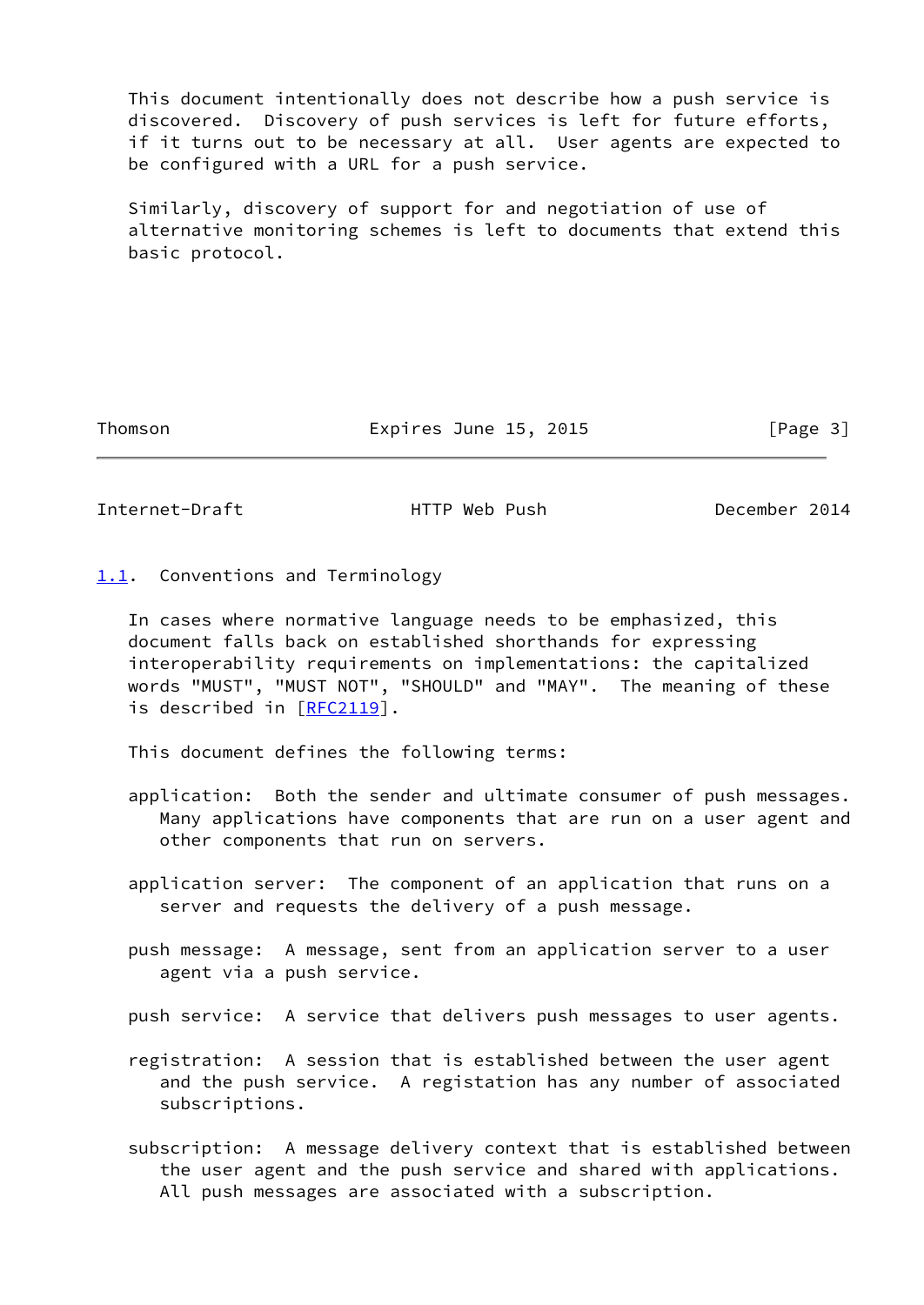user agent: A device and software that is the recipient of push messages.

Examples in this document use the HTTP/1.1 message format [[RFC7230](https://datatracker.ietf.org/doc/pdf/rfc7230)]. Many of the exchanges can be completed using HTTP/1.1, where HTTP/2 is necessary, the more verbose frame format from [\[I-D.ietf-httpbis-http2](#page-17-4)] is used.

<span id="page-4-0"></span>[2](#page-4-0). Overview

 A general model for push services includes three basic actors: a user agent, a push service, and an application (server).



 At the very beginning of the process, the device creates a registration resource at the push service. The registration is the basis of all future interactions between the user agent and push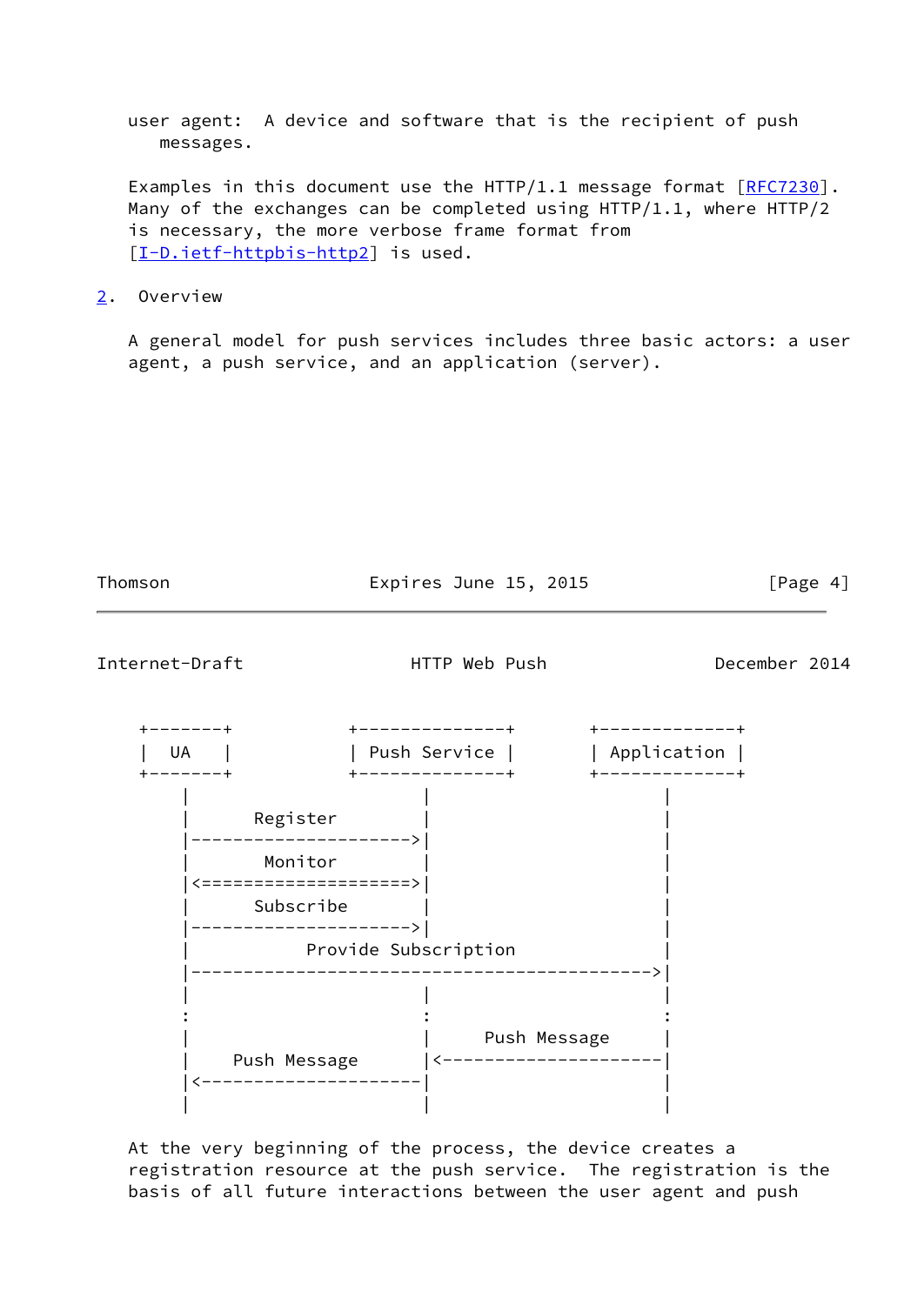service. The registration aggregates push messages that the user agent receives from all subscriptions.

 The registration resource describes how the user agent is expected to monitor for incoming push messages. This document describes one such mechanism, though more efficient means of monitoring could be defined.

 The registration resource also describes how the user agent might create a subscription. A new subscription is created by the user agent and then distributed by to an application server.

 It is expected that a different subscription will be provided to each application; however, there are no inherent cardinality constraints in the protocol. Multiple subscriptions might be created for the same application, or multiple applications could use the same subscription. Note however that sharing subscriptions can have security and privacy implications.

 Application servers use subscriptions to deliver push messages to devices, via the push service.

 Both registrations and subscriptions have a limited lifetime. They can also be terminated by either push service or user agent at any time. User agents and application servers need to be prepared to handle changes in registrations and subscriptions; the protocol

| Thomson | Expires June 15, 2015 |  | [Page 5] |  |
|---------|-----------------------|--|----------|--|
|         |                       |  |          |  |

<span id="page-5-1"></span>Internet-Draft HTTP Web Push December 2014

 described here supports any number of either resource concurrently with minimal overhead.

<span id="page-5-0"></span>[2.1](#page-5-0). HTTP Resources

This protocol uses HTTP resources [[RFC7230](https://datatracker.ietf.org/doc/pdf/rfc7230)] and link relations [\[RFC5988](https://datatracker.ietf.org/doc/pdf/rfc5988)]. The following resources are defined:

push service: This resource is used in Registration [\(Section 3\)](#page-6-0). It is configured into user agents.

 registration: A link relation of type "urn:ietf:params:push:reg" refers to a registration resource. This resource is used by a user agent in requesting the delivery of push messages. A process for monitoring for messages using this resource is described in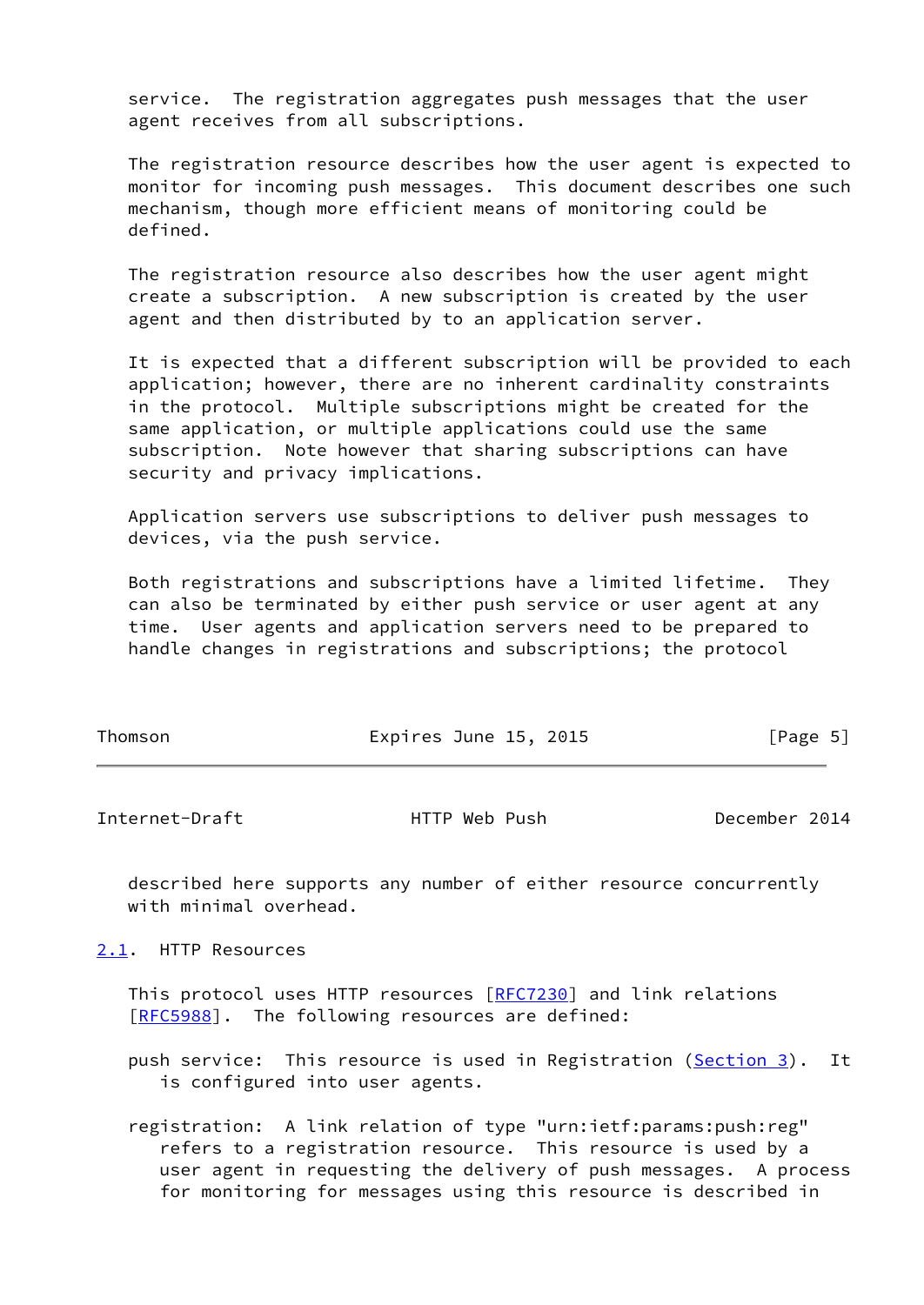[Section 6.](#page-8-0)

- subscribe: A link relation of type "urn:ietf:params:push:sub" refers to a resource where a user agent can create new subscriptions. Creating a subscription is described in **Section 4**.
- subscription: A link relation of type "urn:ietf:params:push" refers to a subscription resource. Subscription resources are used to deliver push messages. An application server sends push messages ([Section 5\)](#page-7-1) and a user agent receives push messages [\(Section 6](#page-8-0)) using this resource.
- <span id="page-6-0"></span>[3](#page-6-0). Registration

 A user agent that wishes to establish a new or replacement registration sends an HTTP POST request to its configured push service resource.

 A request to create a registration contains no entity body. A future specification MAY define a format and semantics for the entity body on this request.

 The push service creates a new registration and subscribe resource in response to this request. URIs for these resources are included in Link header fields in the response. The push server includes the "registration" link relation in a Location header field.

 For example, the following request requests the creation of a new registration:

 POST /register HTTP/1.1 Host: push.example.net

| Thomson | Expires June 15, 2015 | [Page 6] |
|---------|-----------------------|----------|
|         |                       |          |

<span id="page-6-1"></span>Internet-Draft HTTP Web Push December 2014

 The following response might be generated in response to this request:

 HTTP/1.1 201 Created Date: Thu, 11 Dec 2014 23:56:47 GMT Link: </monitor/1G\_GIPMorg\_n-IrQvqZr6g>; rel="urn:ietf:params:push:reg" Link: </subscribe/1G\_GIPMorg\_n-IrQvqZr6g>;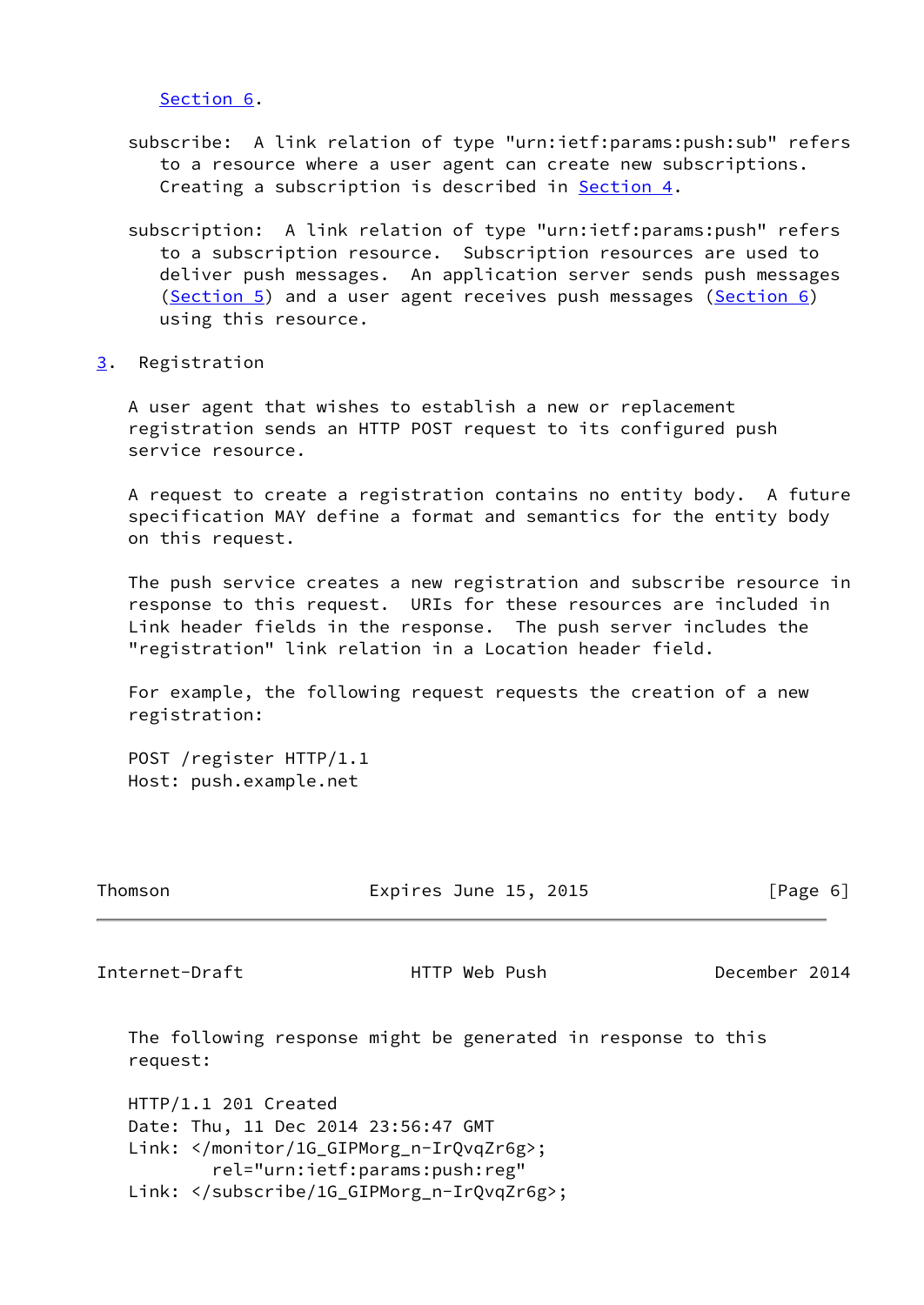rel="urn:ietf:params:push:sub" Location: https://push.example.net/reg/1G\_GIPMorg\_n-IrQvqZr6g Cache-Control: max-age=8640000, private

 The push server SHOULD provide a URI for the associated "subscribe" resource and any known expiration information in response to requests to the "registration" resource.

<span id="page-7-0"></span>[4](#page-7-0). Subscribing

 A client sends a POST request to the "subscribe" resource to create a new subscription.

 POST /subscribe/1G\_GIPMorg\_n-IrQvqZr6g HTTP/1.1 Host: push.example.net

 A response with a 201 (Created) status code includes a URI for the subscription in the Location header field.

 HTTP/1.1 201 Created Date: Thu, 11 Dec 2014 23:56:52 GMT Link: </p/LBhhw0OohO-Wl4Oi971UGsB7sdQGUibx>; rel="urn:ietf:params:push" Location: https://push.example.net/p/LBhhw0OohO-Wl4Oi971UGsB7sdQGUibx Cache-Control: max-age:864000, private

<span id="page-7-1"></span>[5](#page-7-1). Requesting Push Message Delivery

A push subscription is an HTTP resource [\[RFC7230](https://datatracker.ietf.org/doc/pdf/rfc7230)].

 An application server requests the delivery of a push message by sending an HTTP PUT request to this resource, including the push message in the body of the request.

Thomson **Expires June 15, 2015** [Page 7]

<span id="page-7-2"></span>Internet-Draft HTTP Web Push December 2014

PUT /p/LBhhw0OohO-Wl4Oi971UGsB7sdQGUibx HTTP/1.1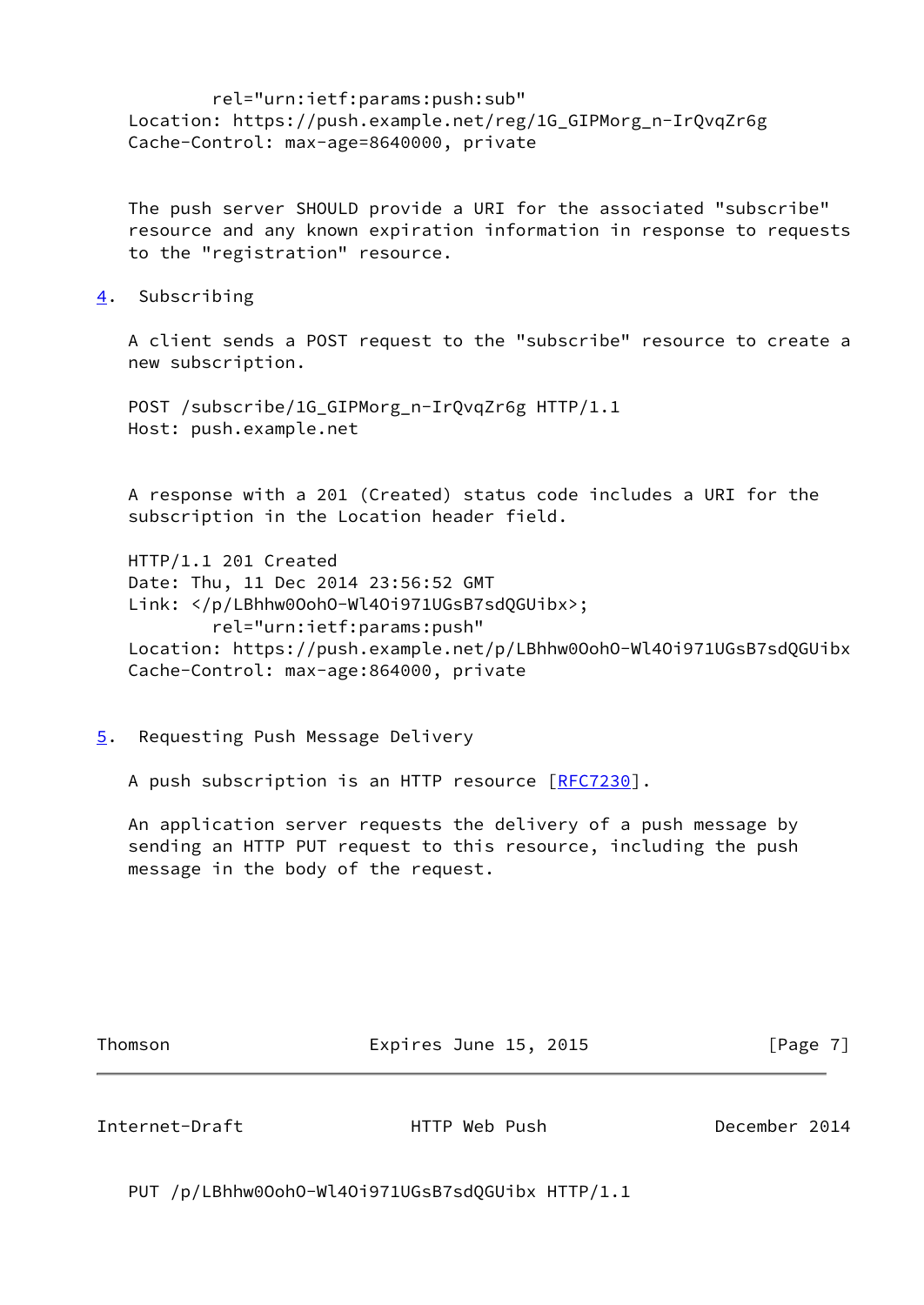Host: push.example.net Content-Type: text/plain;charset=utf8 Content-Length: 15

Hello, World!

 A simple 200 response is sufficient to indicate that the push message was accepted. This does not indicate that the message was delivered to the user agent.

 HTTP/1.1 200 OK Date: Thu, 11 Dec 2014 23:56:55 GMT Cache-Control: max-age=600

 A push service MAY generate a 413 (Payload Too Large) status code in response to PUT requests that include an entity body that is too large. Push services MUST NOT generate a 413 status code in responses to an entity body that is 4k (4096 bytes) or less in size.

 A push service that does not store messages can stream the payload of push messages to the user agent. Flow control SHOULD be used to limit the state commitment for delivery of large messages.

<span id="page-8-0"></span>[6](#page-8-0). Receiving Push Messages

 A user agent requests the delivery of new push messages by making a GET request to the "registration" resource. The push service does not respond to this request, it instead uses HTTP/2 server push [\[I-D.ietf-httpbis-http2](#page-17-4)] to send the contents of push messages as they are sent by application servers.

 Each push message is pushed in response to a synthesized GET request. The GET request is made to the same "subscription" URI that is used by the application server to send the message. The response body is the entity body from the most recent PUT request sent to the subscription resource.

The following example request is made over HTTP/2.

| <b>HEADERS</b> | [stream 7] +END STREAM +END HEADERS |
|----------------|-------------------------------------|
| :method        | $=$ GFT                             |
| :path          | = /monitor/1G_GIPMorg_n-IrQvqZr6g   |
| :authority     | = push.example.net                  |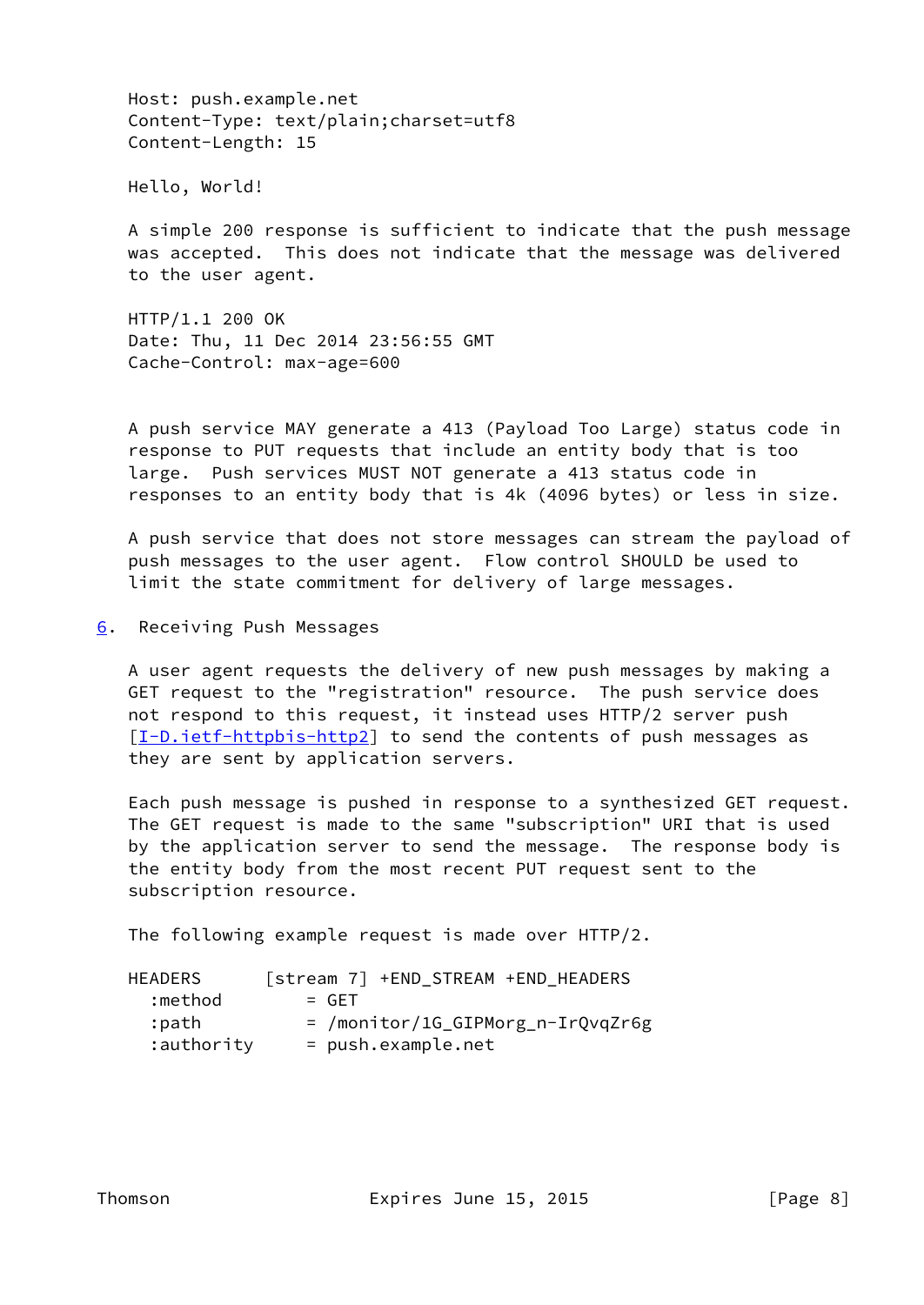<span id="page-9-1"></span> The push service permits the request to remain outstanding. When a push message is sent by an application server, a server push is associated with the initial request. The response includes the push message.

| PUSH_PROMISE [stream 7; promised stream 4] +END_HEADERS |
|---------------------------------------------------------|
| :method<br>$=$ GET                                      |
| $=$ /p/LBhhw00oh0-Wl40i971UGsB7sdQGUibx<br>:path        |
| $:$ authority $=$ push.example.net                      |
| HEADERS<br>[stream 4] +END_HEADERS                      |
| $= 200$<br>:status                                      |
| date<br>= Thu, 11 Dec 2014 23:56:55 GMT                 |
| $last-modified = Thu, 11 Dec 2014 23:56:55 GMT$         |
| $cache-control = private$                               |
| $content-type = text/plain; character=utf8$             |
| $content$ -length = 15                                  |
| [stream 4] +END STREAM<br><b>DATA</b>                   |
| Hello World!\r\n                                        |

 A user agent can request the contents of the "registration" resource immediately by including a Prefer header field [\[RFC7240](https://datatracker.ietf.org/doc/pdf/rfc7240)] with a "wait" parameter set to "0". The push server SHOULD return a link reference to the "registration" resource and expiration information in response to this request. This request also triggers the delivery of all push messages that the push service has stored but not yet delivered.

 A user agent can request the last push message for a "subscription" resource by sending GET requests to its URI. A 200 (OK) status response contains the last push message sent to the subscription. A 204 (No Content) status code indicates that no messages are presently available.

<span id="page-9-0"></span>[7](#page-9-0). Operational Considerations

 A push service is likely to have to maintain a very large number of open TCP connections. Effective management of those connections can depend on being able to move connections between server instances.

<span id="page-9-2"></span>[7.1](#page-9-2). Load Management

 A user agent MUST support the 307 (Temporary Redirect) status code [\[RFC7231](https://datatracker.ietf.org/doc/pdf/rfc7231)], which can be used by a push service to redistribute load at the time that a new registration is requested.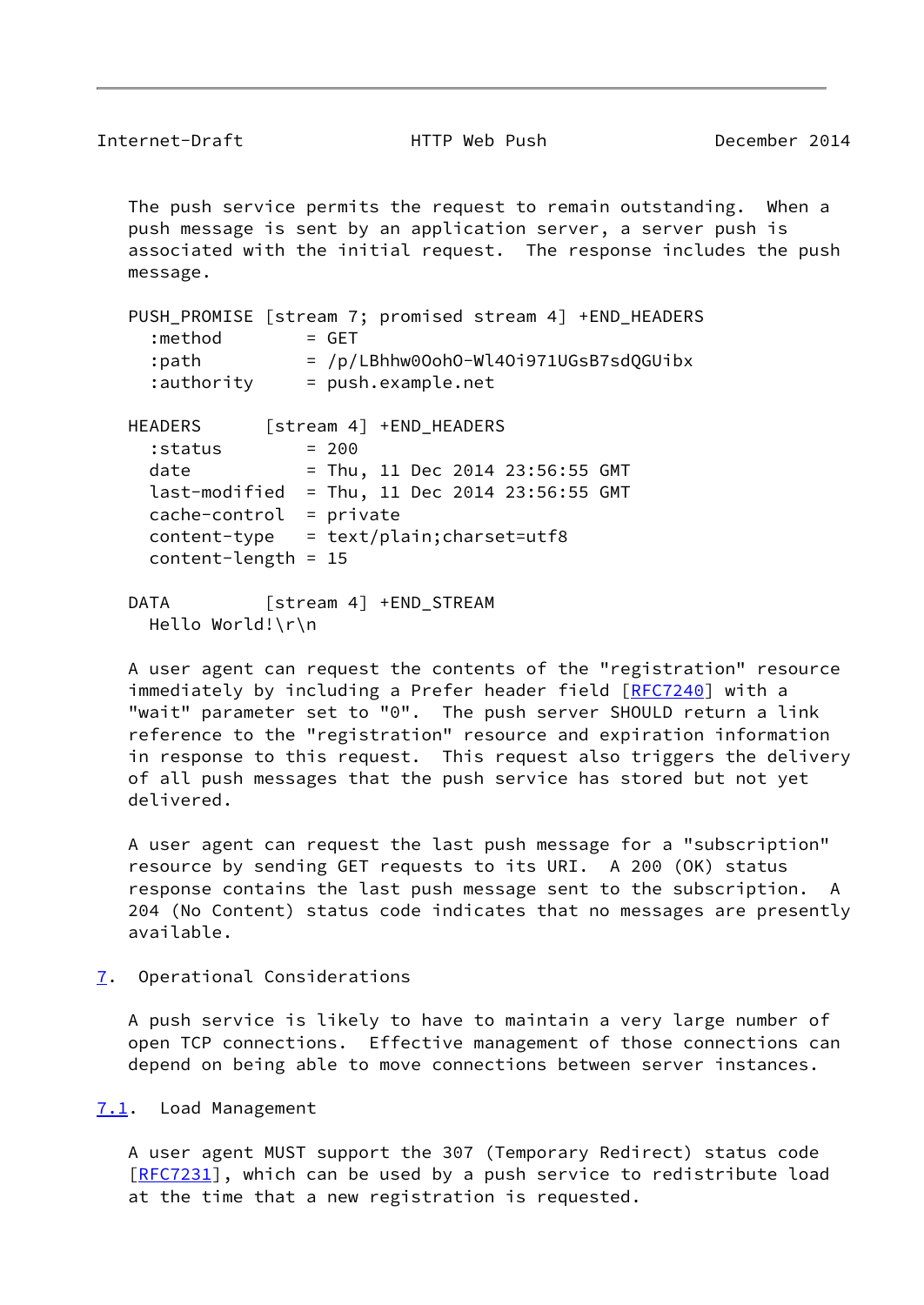<span id="page-10-1"></span>Internet-Draft HTTP Web Push December 2014

 A server that wishes to redistribute load can do so using the alternative services mechanisms that are part of HTTP/2 [\[I-D.ietf-httpbis-alt-svc](#page-17-5)]. Alternative services allows for redistribution of load whilst maintaining the same URIs for various resources. User agents can ensure a graceful transition by using the GOAWAY frame once it has established a replacement connection.

<span id="page-10-0"></span>[7.2](#page-10-0). Push Message Expiration

 Push services typically store messages for some time to allow for limited recovery from transient faults. If a push message is stored, but not delivered, the push service can indicate the probable duration of storage by including expiration information in the response to the push request.

 A push service is not obligated to store messages indefinitely. If a user agent is not actively monitoring for push messages, those messages can be lost or overridden by newer messages on the same subscription.

 Push messages that were stored and not delivered to a client are delivered when a client recommences monitoring. Stored push messages SHOULD include a Last-Modified header field (see [Section](https://datatracker.ietf.org/doc/pdf/rfc7232#section-2.2) 2.2 of  [\[RFC7232\]](https://datatracker.ietf.org/doc/pdf/rfc7232#section-2.2)) indicating when delivery was requested by an application server.

 A GET request to a "subscription" resource that has expired messages results in a 204 (No Content) status response, equivalent to if no push message were ever sent.

 Push services might need to limit the size and number of stored push messages to avoid overloading. In addition to using the 413 (Payload Too Large) status code for too large push messages, a push service MAY expire push messages prior to any advertised expiration time.

<span id="page-10-2"></span>[7.3](#page-10-2). Registration and Subscription Expiration

 In some cases, it may be necessary to terminate registrations or subscriptions so that they can be refreshed.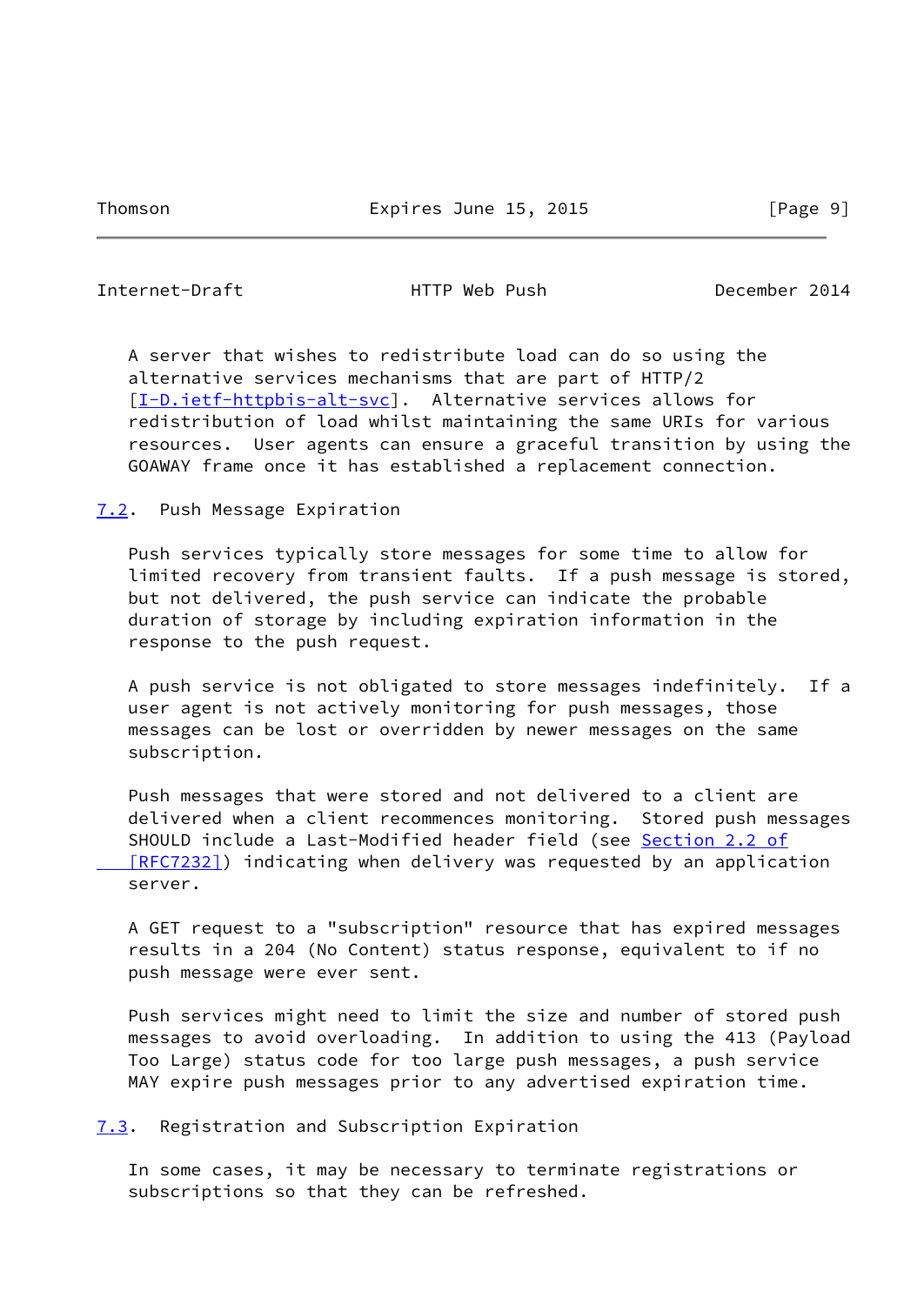A push service might choose to set a fixed expiration time. If a resource has a known expiration time, expiration information is included in responses to requests that create the resource, or in requests that retrieve a representation of the resource.

 Expiration is indicated using either the Expires header field, or by setting a "max-age" parameter on a Cache-Control header field (see

Thomson **Expires June 15, 2015** [Page 10]

<span id="page-11-1"></span>Internet-Draft **HTTP** Web Push December 2014

 [\[RFC7234](https://datatracker.ietf.org/doc/pdf/rfc7234)]). The Cache-Control header field MUST also include the "private" directive.

 A push service can invalidate a registration or subscription at any time. If a user agent has an outstanding request to the "registration" resource (see  $Section 6$ ), this can be signaled by returning a 400-series response code, such as 410 (Gone). A push service uses server push to indicate that a subscription has expired; a pushed 400-series status code for the subscription resource signals the termination of a subscription.

 A user agent can request that a registration or subscription be removed by sending a DELETE request to the corresponding URI.

<span id="page-11-0"></span>[7.4](#page-11-0). Implications for Application Reliability

 An application developer might find it tempting to create alternative mechanisms for message delivery in case the push service fails to deliver a critical message. Setting up a polling mechanism or a backup messaging channel in order to compensate for these shortcomings negates almost all of the advantages a push service provides.

 Applications are encouraged to instead provide a means to detect situations where push messages were not delivered and recover gracefully. For instance, an application server might include a sequence number in push messages; a gap in the sequence can then be used to trigger some form of state resynchronization. For instance, the missing messages might be requested from the application server directly. Push service failures are expected to be rare, therefore performance optimization of any recovery mechanism might be unnecessary.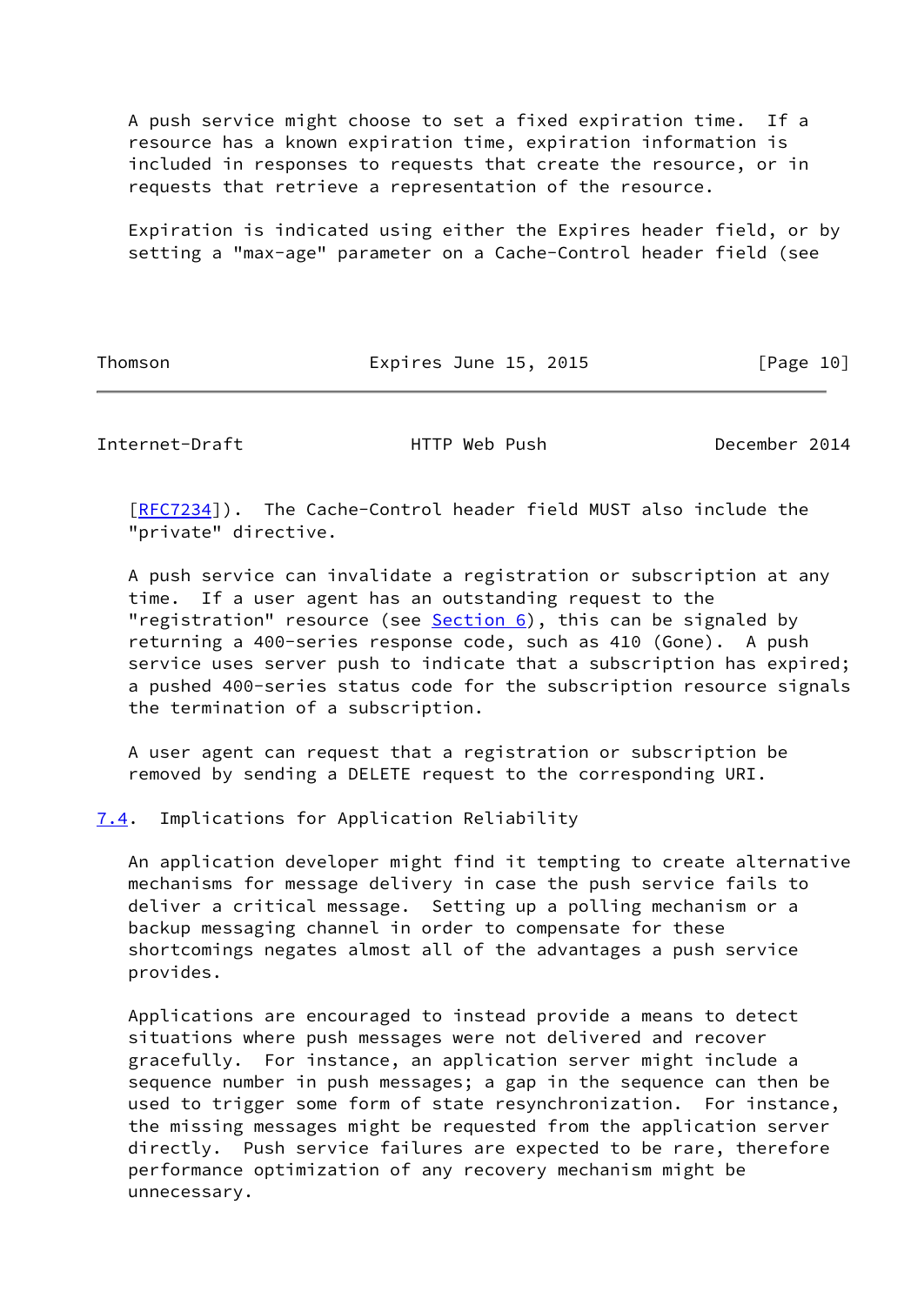#### <span id="page-12-0"></span>[8](#page-12-0). Security Considerations

This protocol MUST use HTTP over TLS [\[RFC2818](https://datatracker.ietf.org/doc/pdf/rfc2818)]; this includes any communications between user agent and push service, plus communications between the application and the push service. Thus, all URIs use the "https" scheme. This provides confidentiality and integrity protection for registrations and push messages from external parties.

### <span id="page-12-1"></span>[8.1](#page-12-1). Confidentiality from Push Service Access

 The protection afforded by TLS does not protect content from the push service. Without additional safeguards, a push service is able to see and modify the content of the messages.

Thomson **Expires June 15, 2015** [Page 11]

# <span id="page-12-3"></span>Internet-Draft **HTTP** Web Push December 2014

 Applications are able to provide additional confidentiality, integrity or authentication mechanisms within the push message itself. The application server sending the push message and the application on the user agent that receives it are frequently just different instances of the same application, so no standardized protocol is needed to establish a proper security context. The process of providing the application server with subscription information provides a convenient medium for key agreement.

 The Web Push API codifies this practice by requiring that each push subscription created by the browser be bound to a browser generated encryption key. Pushed messages are authenticated and decrypted by the browser before delivery to applications. This scheme ensures that the push service is unable to examine the contents of push messages.

 The public key for a subscription ensures that applications using that subscription can identify messages from unknown sources and discard them. This depends on the public key only being disclosed to entities that are authorized to send messages on the channel. The push server does not require access to this public key.

## <span id="page-12-2"></span>[8.2](#page-12-2). Privacy Considerations

Push message confidentiality does not ensure that the identity of who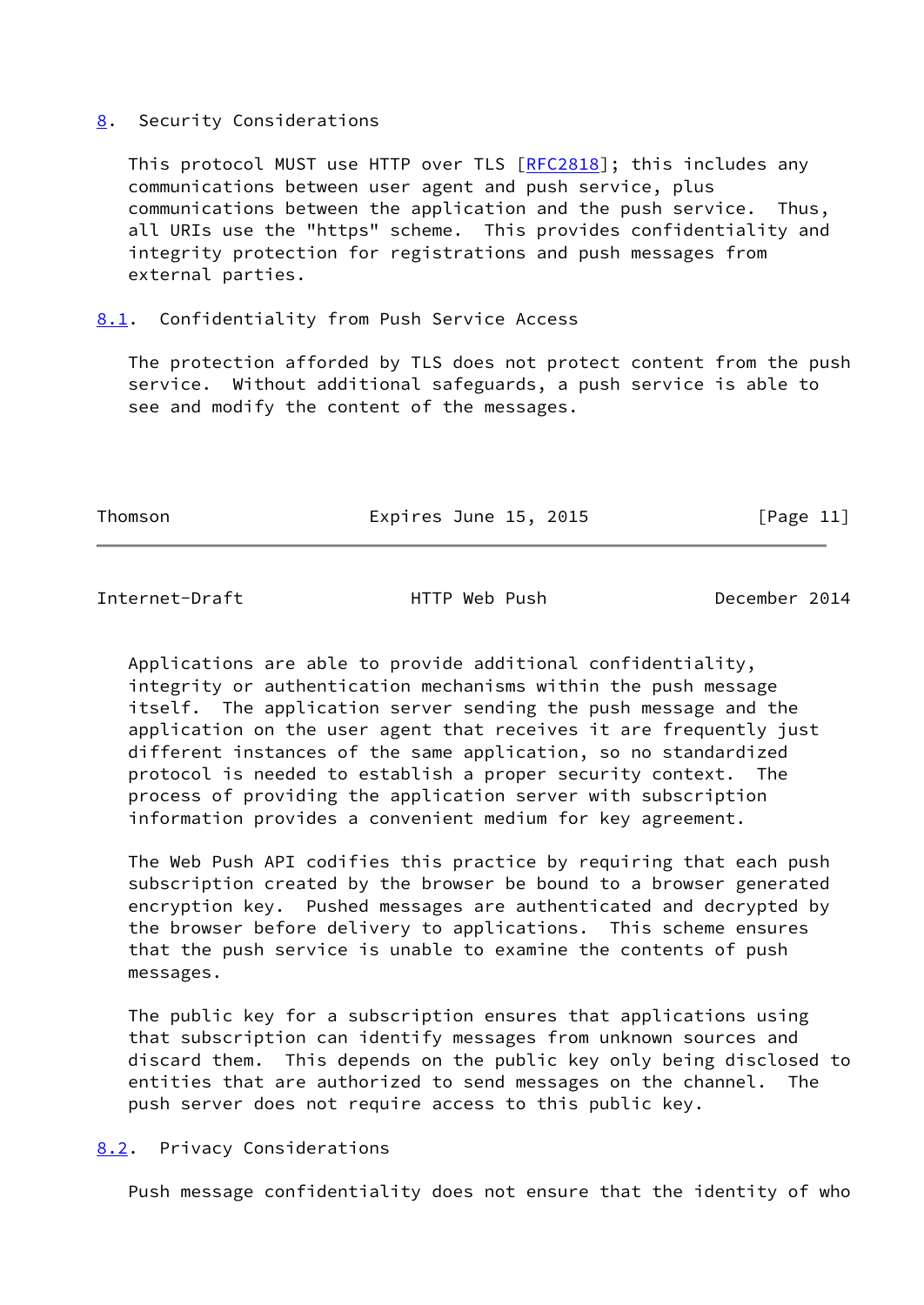is communicating and when they are communicating is protected. However, the amount of information that is exposed can be limited.

 Subscription URIs MUST NOT provide any basis to correlate communications for a given user agent. It MUST NOT be possible to correlate any two subscription URIs based solely on the content of the subscription URIs. This allows a user agent to control correlation across different applications, or over time.

 In particular, user and device information MUST NOT be exposed through the subscription URI.

 In addition, subscription URIs established by the same user agent MUST NOT include any information that allows them to be correlated with the associated registration or the user agent. The push service is the only entity that needs to be able to correlate subscriptions with a registration.

 Note: This need not be perfect as long as the resulting anonymity set (see [\[RFC6973\], Section](https://datatracker.ietf.org/doc/pdf/rfc6973#section-6.1.1) 6.1.1) is sufficiently large. A subscription URI necessarily identifies a push service or a single server instance. It is also possible that traffic analysis could be used to correlate subscriptions.

| Thomson | Expires June 15, 2015 | [Page 12] |  |
|---------|-----------------------|-----------|--|
|         |                       |           |  |

<span id="page-13-1"></span>Internet-Draft HTTP Web Push December 2014

 A user agent MUST be able to create new registrations and subscriptions with new identifiers at any time.

<span id="page-13-0"></span>[8.3](#page-13-0). Authorization

 This protocol does not define how a push service establishes whether a user agent is permitted to create a registration or subscription, or whether push messages can be delivered to the user agent. A push service MAY choose to authorize request based on any HTTP-compatible authorization method available, of which there are numerous options. The authorization process and any associated credentials are expected to be configured in the user agent along with the URI for the "push service".

 Authorization for sending push messages is managed using capability URLs (see  $[CAP-URI]$  $[CAP-URI]$  $[CAP-URI]$ ). A capability URL grants access to a resource based solely on knowledge of the URL. Capability URLs are used for their "easy onward sharing" and "easy client API" properties. These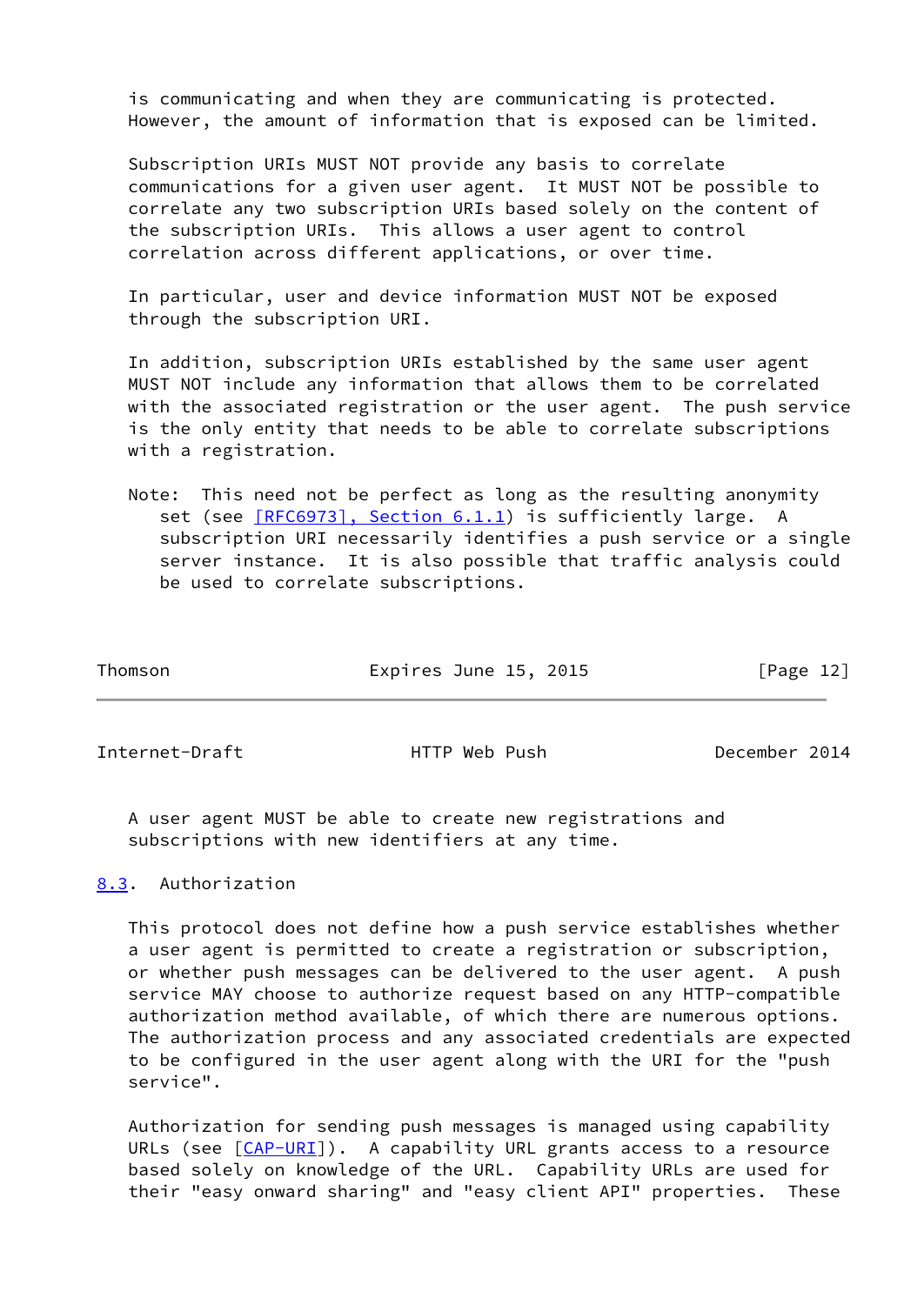make it possible to avoid relying on relationships between push services and application servers, with the protocols necessary to build and support those relationships.

 A subscription URI therefore acts as a bearer token: knowledge of the URI implies authorization to send push messages. Subscription URIs MUST be extremely difficult to guess. Encoding a large amount of random entropy (at least 120 bits) in the path component ensures that it is difficult to successfully guess a valid subscription URI.

#### <span id="page-14-0"></span>[8.4](#page-14-0). Denial of Service Considerations

 Discarding unwanted messages at the user agent based on message authentication doesn't protect against a denial of service attack on the user agent. Even a relatively small volume of push messages can cause battery-powered devices to exhaust power reserves. Limiting the number of entities with access to push channels limits the number of entities that can generate value push requests of the push server.

 An application can limit where push messages can originate by limiting the distribution of subscription URIs to authorized entities. Ensuring that subscription URIs are hard to guess ensures that only applications servers that have been given a subscription URI can use it.

 A malicious application with a valid subscription use the greater resources of a push service to mount a denial of service attack on a user agent. Push service SHOULD limit the rate at which push messages are sent to individual user agents. A push service or user

| Thomson |  |
|---------|--|
|---------|--|

Expires June 15, 2015 [Page 13]

<span id="page-14-1"></span>Internet-Draft HTTP Web Push December 2014

agent MAY terminate subscriptions ([Section 7.3](#page-10-2)) that receives too many push messages.

End-to-end confidentiality mechanisms, such as those in [\[API](#page-18-2)], prevent an entity with a registration URI from learning the contents of push messages. In both cases, push messages that are not successfully authenticated will not be delivered by the API, but this can present a denial of service risk.

 Conversely, a push service is also able to deny service to user agents. Intentional failure to deliver messages is difficult to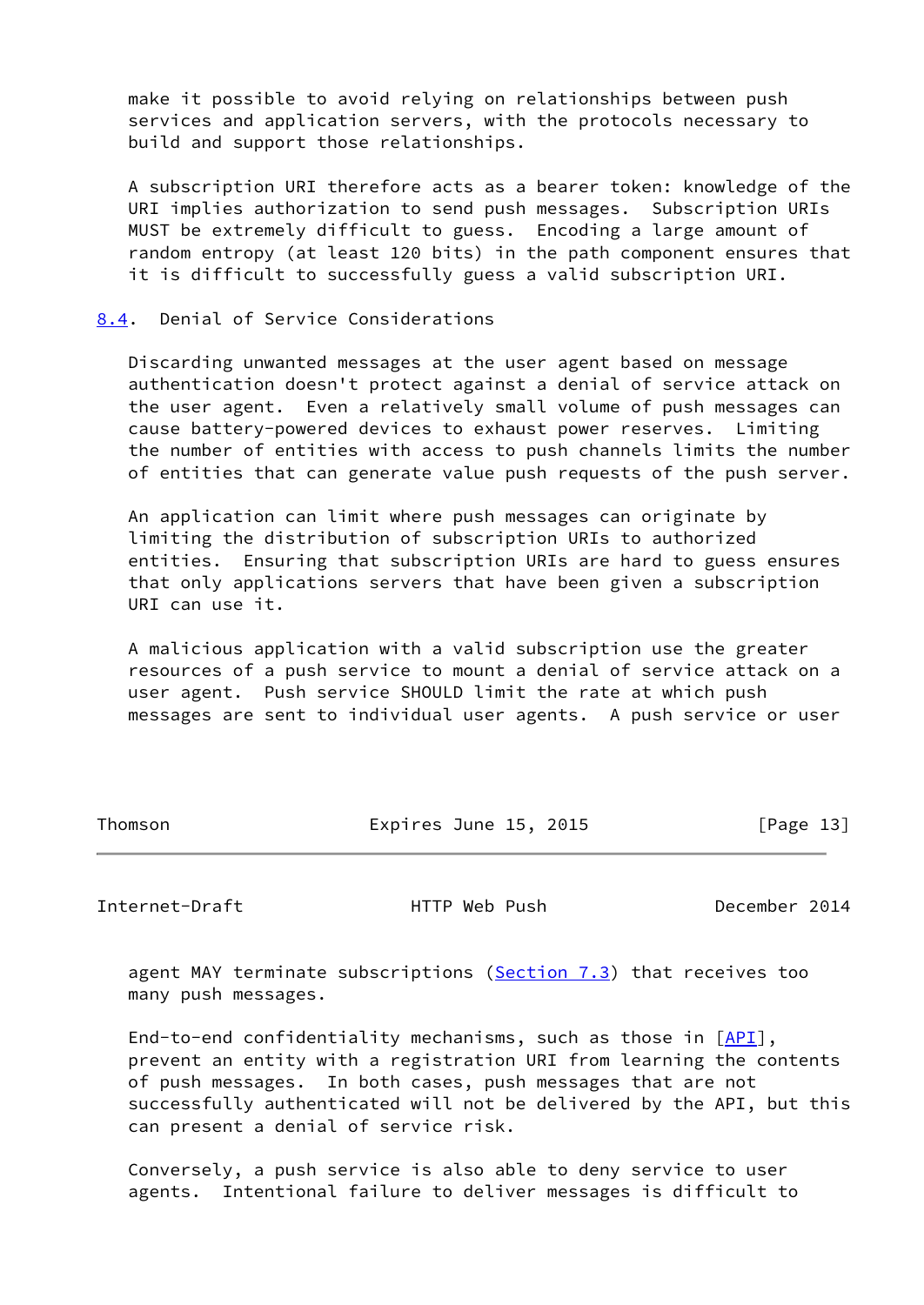distinguish from faults, which might occur due to transient network errors, interruptions in device availability, or genuine service outages.

<span id="page-15-0"></span>[8.5](#page-15-0). Logging Risks

 Server request logs can reveal registration and subscription URIs. Acquiring a registration URI permits the creation of new subscriptions, as well as potentially enabling the receipt of messages. Acquiring a subscription URI permits the sending of push messages. Logging could also reveal relationships between different subscription URIs for the same registration, or between different registrations for the same device.

 Limitations on log retention and strong access control mechanisms can ensure that URIs are not learned by unauthorized entities.

<span id="page-15-1"></span>[9](#page-15-1). IANA Considerations

 This document registers three URNs for use in identifying link relation types. These are added to a new "Web Push Identifiers" registry according to the procedures in **Section [4 of \[RFC3553\]](https://datatracker.ietf.org/doc/pdf/rfc3553#section-4)**; the corresponding "push" sub-namespace is entered in the "IETF URN Sub namespace for Registered Protocol Parameter Identifiers" registry.

 The "Web Push Identifiers" registry operates under the IETF Review policy [\[RFC5226](https://datatracker.ietf.org/doc/pdf/rfc5226)].

Registry name: Web Push Identifiers

URN Prefix: urn:ietf:params:push

Specification: (this document)

 Respository: [Editor/IANA note: please include a link to the final registry location.]

Expires June 15, 2015 [Page 14]

Internet-Draft HTTP Web Push December 2014

 Index value: Values in this registry are URNs or URN prefixes that start with the prefix "urn:ietf:params:push". Each is registered independently.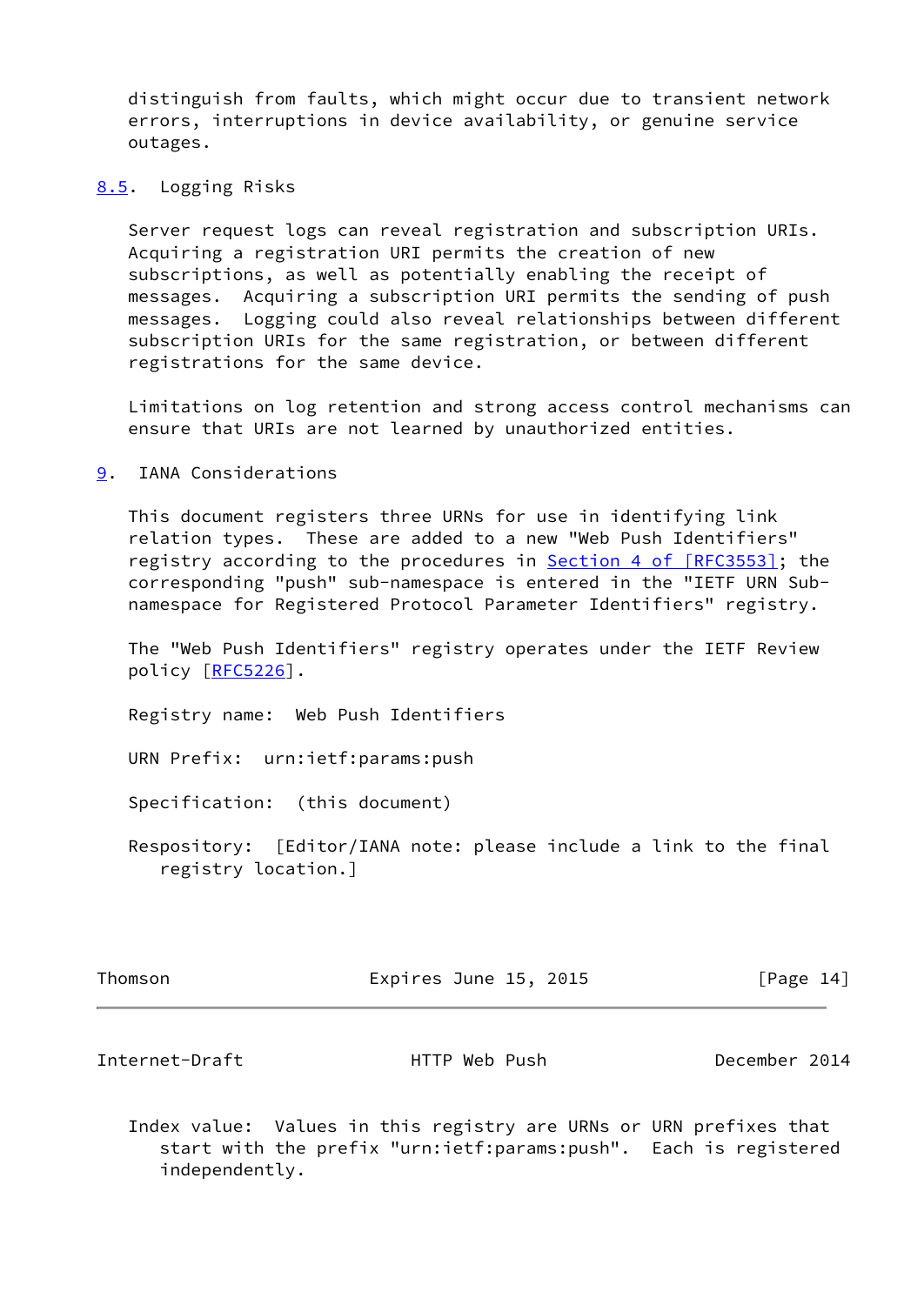New registrations in the "Web Push Identifiers" are encouraged to include the following information:

URN: A complete URN or URN prefix.

Description: A summary description.

 Specification: A reference to a specification describing the semantics of the URN or URN prefix.

Contact: Email for the person or group making the registration.

Index value: As described in [[RFC3553](https://datatracker.ietf.org/doc/pdf/rfc3553)], URN prefixes that are registered include a description of how the URN is constructed. This is not applicable for specific URNs.

 Three values are entered as the initial content of the "Web Push Identifiers" registry.

- URN: urn:ietf:params:push
- Description: This link relation type is used to identify a web push subscription.
- Specification: (this document)
- Contact: Martin Thomson (martin.thomson@gmail) or the Web Push WG (webpush@ietf.org)
- URN: urn:ietf:params:push:reg
- Description: This link relation type is used to identify a web push registration.
- Specification: (this document)
- Contact: Martin Thomson (martin.thomson@gmail) or the Web Push WG (webpush@ietf.org)

URN: urn:ietf:params:push:sub

 Description: This link relation type is used to identify a resource that can be used to create new web push subscriptions.

Thomson **Expires June 15, 2015** [Page 15]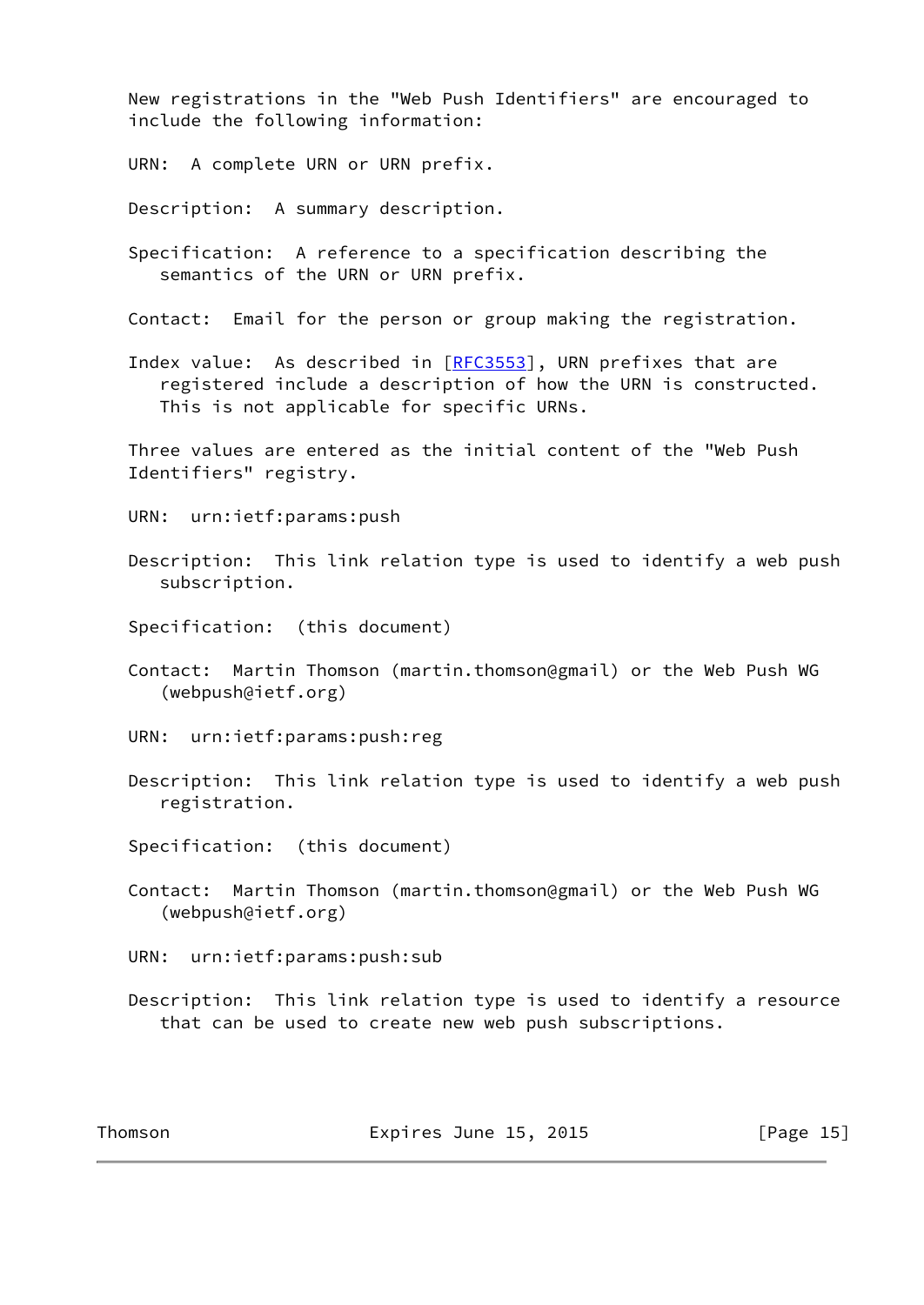<span id="page-17-1"></span>Specification: (this document)

- Contact: Martin Thomson (martin.thomson@gmail) or the Web Push WG (webpush@ietf.org)
- <span id="page-17-0"></span>[10.](#page-17-0) Acknowledgements

 Significant technical input to this document has been provided by Costin Manolache, Robert Sparks, Mark Nottingham, Matthew Kaufman and many others.

<span id="page-17-2"></span>[11.](#page-17-2) References

<span id="page-17-3"></span>[11.1](#page-17-3). Normative References

<span id="page-17-6"></span> [CAP-URI] Tennison, J., "Good Practices for Capability URLs", FPWD capability-urls, February 2014, <[http://www.w3.org/TR/capability-urls/>](http://www.w3.org/TR/capability-urls/).

<span id="page-17-5"></span> [I-D.ietf-httpbis-alt-svc] Nottingham, M., McManus, P., and J. Reschke, "HTTP Alternative Services", [draft-ietf-httpbis-alt-svc-01](https://datatracker.ietf.org/doc/pdf/draft-ietf-httpbis-alt-svc-01) (work in progress), April 2014.

<span id="page-17-4"></span>[I-D.ietf-httpbis-http2]

 Belshe, M., Peon, R., and M. Thomson, "Hypertext Transfer Protocol version 2", [draft-ietf-httpbis-http2-12](https://datatracker.ietf.org/doc/pdf/draft-ietf-httpbis-http2-12) (work in progress), April 2014.

- [RFC2119] Bradner, S., "Key words for use in RFCs to Indicate Requirement Levels", [BCP 14](https://datatracker.ietf.org/doc/pdf/bcp14), [RFC 2119](https://datatracker.ietf.org/doc/pdf/rfc2119), March 1997.
- [RFC2818] Rescorla, E., "HTTP Over TLS", [RFC 2818](https://datatracker.ietf.org/doc/pdf/rfc2818), May 2000.
- [RFC3553] Mealling, M., Masinter, L., Hardie, T., and G. Klyne, "An IETF URN Sub-namespace for Registered Protocol Parameters", [BCP 73](https://datatracker.ietf.org/doc/pdf/bcp73), [RFC 3553](https://datatracker.ietf.org/doc/pdf/rfc3553), June 2003.
- [RFC5226] Narten, T. and H. Alvestrand, "Guidelines for Writing an IANA Considerations Section in RFCs", [BCP 26](https://datatracker.ietf.org/doc/pdf/bcp26), [RFC 5226](https://datatracker.ietf.org/doc/pdf/rfc5226), May 2008.
- [RFC5988] Nottingham, M., "Web Linking", [RFC 5988](https://datatracker.ietf.org/doc/pdf/rfc5988), October 2010.
- [RFC7230] Fielding, R. and J. Reschke, "Hypertext Transfer Protocol  $(HTTP/1.1): Message Syntax and Routing", RFC 7230, June$  $(HTTP/1.1): Message Syntax and Routing", RFC 7230, June$  $(HTTP/1.1): Message Syntax and Routing", RFC 7230, June$ 2014.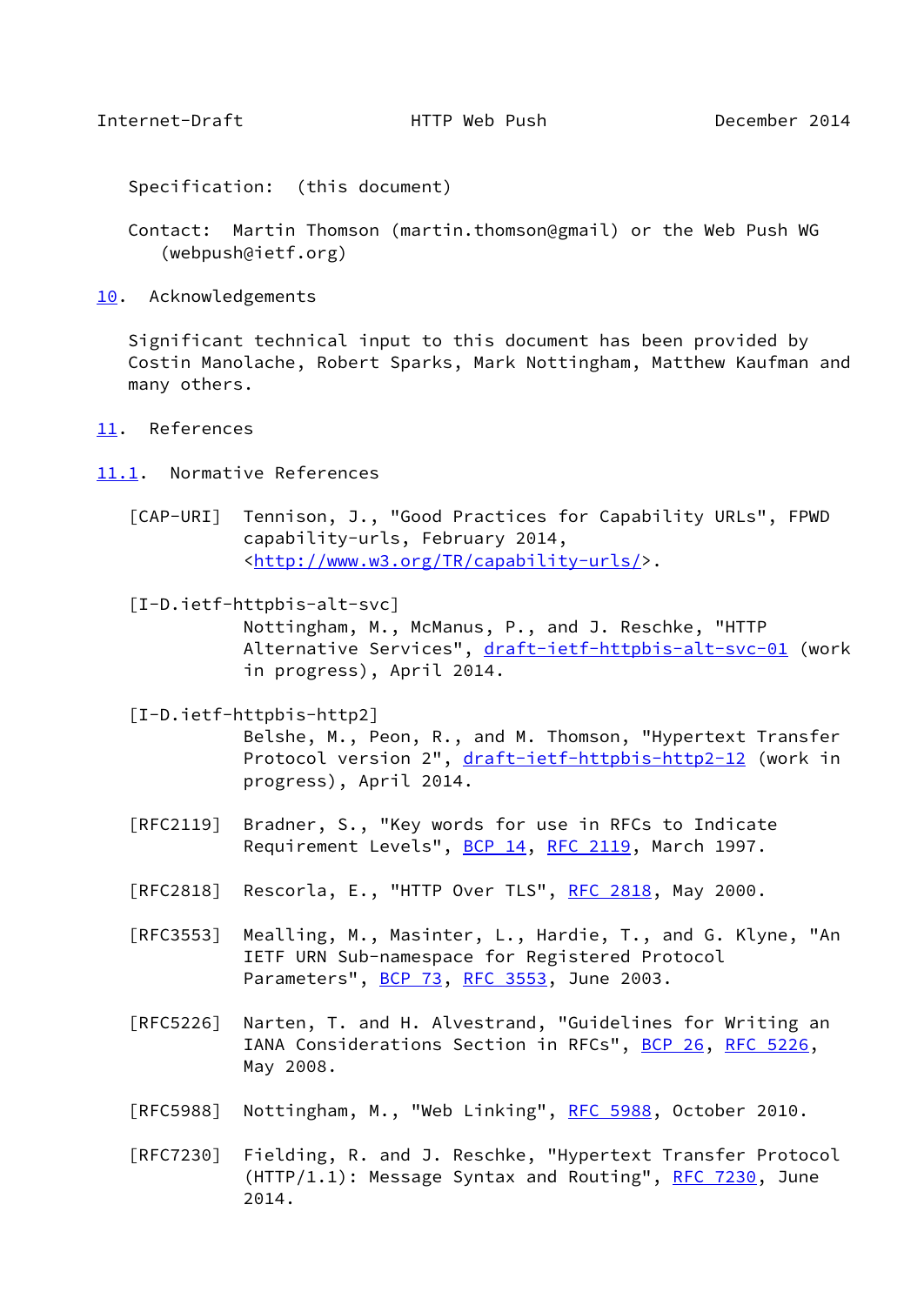$\overline{\phantom{a}}$ 

<span id="page-18-3"></span><span id="page-18-2"></span><span id="page-18-1"></span><span id="page-18-0"></span>

| Internet-Draft                                                | HTTP Web Push                                                                                                                                                             | December 2014 |  |
|---------------------------------------------------------------|---------------------------------------------------------------------------------------------------------------------------------------------------------------------------|---------------|--|
|                                                               | [RFC7231] Fielding, R. and J. Reschke, "Hypertext Transfer Protocol<br>(HTTP/1.1): Semantics and Content", RFC 7231, June 2014.                                           |               |  |
|                                                               | [RFC7232] Fielding, R. and J. Reschke, "Hypertext Transfer Protocol<br>(HTTP/1.1): Conditional Requests", RFC 7232, June 2014.                                            |               |  |
|                                                               | [RFC7234] Fielding, R., Nottingham, M., and J. Reschke, "Hypertext<br>Transfer Protocol (HTTP/1.1): Caching", RFC 7234, June<br>2014.                                     |               |  |
|                                                               | [RFC7240] Snell, J., "Prefer Header for HTTP", RFC 7240, June 2014.                                                                                                       |               |  |
|                                                               | 11.2. Informative References                                                                                                                                              |               |  |
| $\lceil \text{API} \rceil$                                    | Sullivan, B. and E. Fullea, "Web Push API", ED push-api,<br>December 2014, <https: push-api="" w3c.github.io=""></https:> .                                               |               |  |
| [RFC6973]                                                     | Cooper, A., Tschofenig, H., Aboba, B., Peterson, J.,<br>Morris, J., Hansen, M., and R. Smith, "Privacy<br>Considerations for Internet Protocols", RFC 6973, July<br>2013. |               |  |
| [TS.3GPP.23.040]                                              | 3GPP, "Technical realization of the Short Message Service<br>(SMS)", 3GPP TS 23.040 12.2.0, October 2014.                                                                 |               |  |
| Author's Address                                              |                                                                                                                                                                           |               |  |
| Martin Thomson<br>Mozilla<br>331 E Evelyn Street<br><b>US</b> | Mountain View, CA 94041                                                                                                                                                   |               |  |
|                                                               | Email: martin.thomson@gmail.com                                                                                                                                           |               |  |